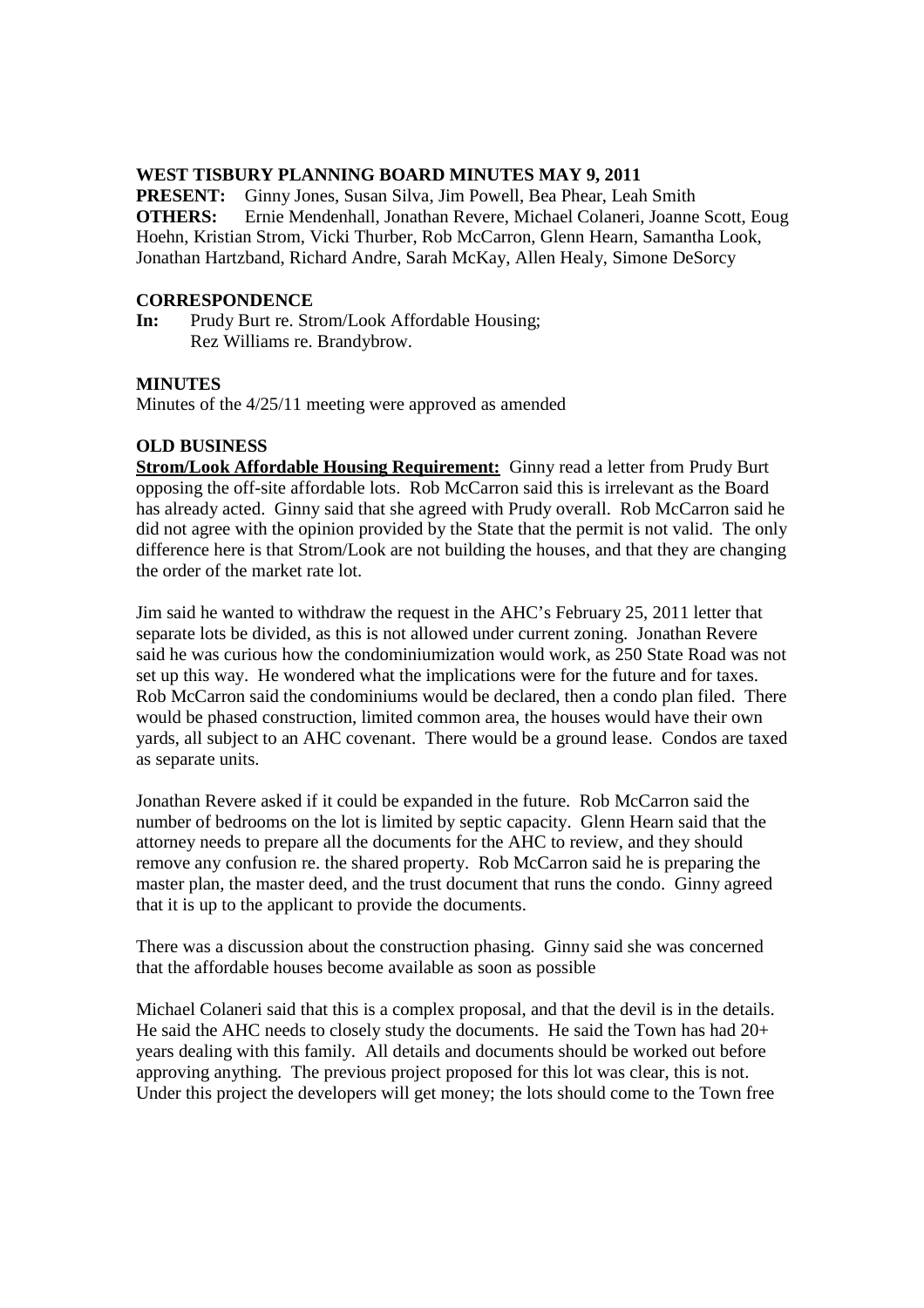### WEST TISBURY PLANNING BOARD MINUTES MAY 9, 2011 p. 2 of 3

and clear. Recipients usually pay the Town, not the developer. This is too complex. He said the AHC needs to see the final documents and prepare a response.

Rob McCarron read from a 2008 letter from the AHC in support of the Jampel project at this site. Ernie Mendenhall said this is a different project – we were going to get 3 turnkey houses. He said he would again support a turn-key project.

Jim asked whether the condo documents could all be ready for the May 24 AHC meeting. Rob McCarron said yes. The only difference in this project is who is building the houses, which is not a major change. Ginny disagreed, noting that the design of the houses were part of the original permit and were submitted and reviewed by abutters.

Vicki Thurber said she supports the project, but wants to make sure everything is done correctly. Glenn Hearn asked whether the affordable lots would be free to the Town. Rob McCarron said that the developers would receive \$50,000. Ginny said this is a way for them to get back more than their \$40,000 that they already gave the Town. Michael Colaneri said affordable lots for other subdivisions come at no cost to the community; this project should be no different.

Rob McCarron said he wants a decision tonight so the project can move forward. He committed to getting the documents to the AHC for review before recording anything. Ginny said the Jampel project included an easement for a future bike path.

Ernie asked whether the money was coming from the Town or the recipients; Rob McCarron said from the recipients, to be reimbursed by the Town. He said he will set it up in a way that will be as easy as possible. Ginny said the money should stay in Town coffers.

Kristian Strom said their closing was set for Friday. Rob McCarron said he didn't need any more approvals and needs the Board to vote tonight. Michael Colaneri did not feel the developers' closing needed to be accommodated, especially given the 20 year history.

Leah said she felt the special permit is still good. Bea said she felt the two projects are similar enough.

Leah made a motion that the two projects are similar, the permit goes with the land, so the special permit is still good; Ginny seconded the motion. Jim proposed an amendment that the developer be required to have all written documents to the AHC for its next meeting. Jim voted in favor, Susan and Leah against, Ginny abstained so the motion to amend fails. Jim said he wouldn't want to buy a car unless he could see what was in it.

Susan said the AHC can work out the details. She said she was voting to move this project forward tonight. Bea said she felt the attorney could get the condo language to the AHC in time, and asked him to guarantee to work as hard as possible with the